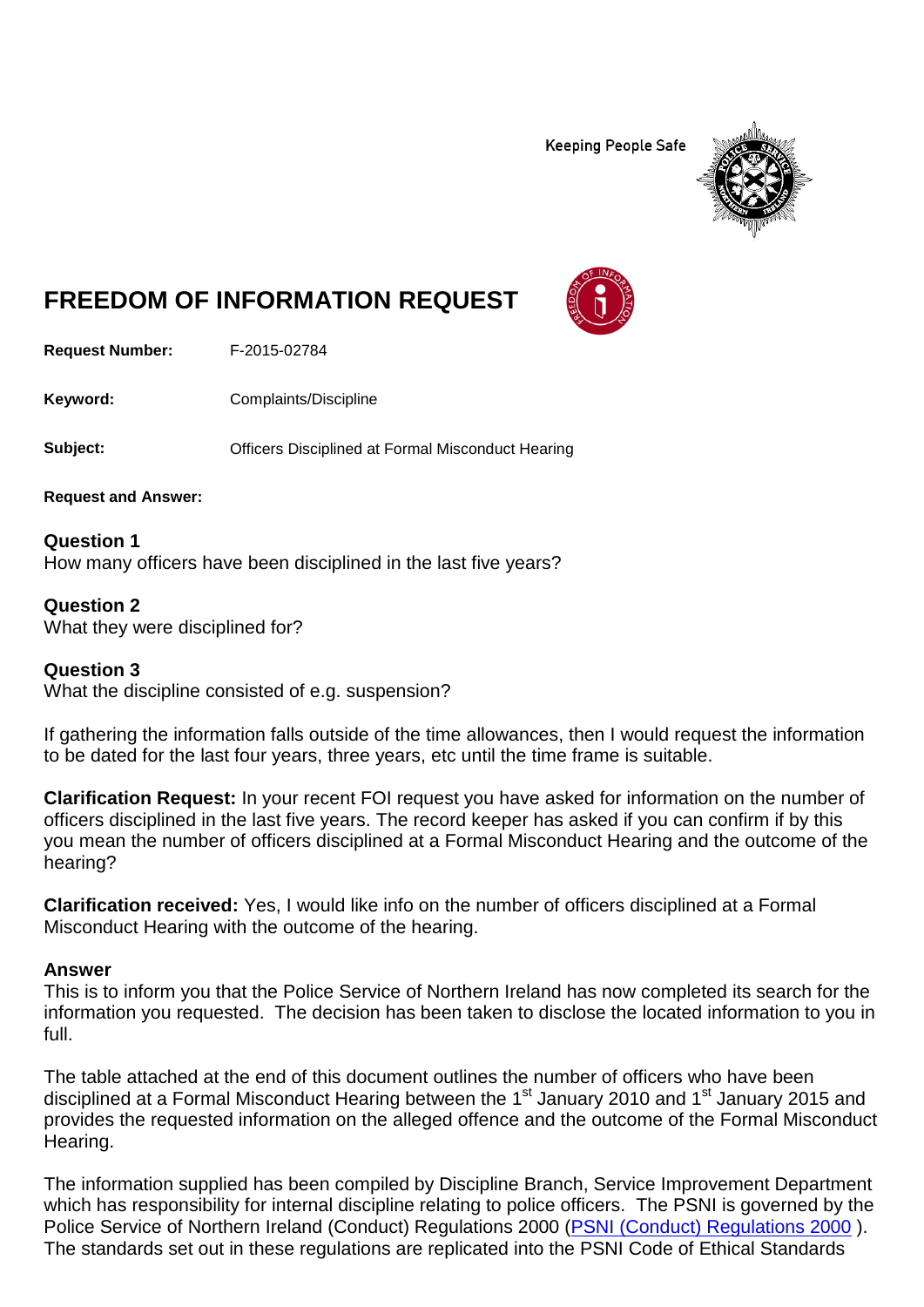and can be viewed at [www.psni.police.uk/code\\_of\\_ethics\\_2008.](http://www.psni.police.uk/code_of_ethics_2008) It should be noted that every disciplinary case is examined on an individual basis to determine the level and the extent to which the PSNI's Code of Ethics has been breached.

An officer has the right to appeal their disciplinary sanction through the statutory appeals process, therefore the information provided may not reflect the ultimate disciplinary outcome if any subsequent appeals were allowed.

Whilst the PSNI expects its officers to behave with the highest standards of integrity and professionalism at all times, the number of officers formally disciplined should be placed into context with the average strength of the PSNI in this time-frame, i.e. around 7600 officers.

If you have any queries regarding your request or the decision please do not hesitate to contact me on 028 9070 0164. When contacting the Freedom of Information Team, please quote the reference number listed at the beginning of this letter.

If you are dissatisfied in any way with the handling of your request, you have the right to request a review. You should do this as soon as possible or in any case within two months of the date of issue of this letter. In the event that you require a review to be undertaken, you can do so by writing to the Head of Freedom of Information, PSNI Headquarters, 65 Knock Road, Belfast, BT5 6LE or by emailing [foi@psni.pnn.police.uk.](mailto:foi@psni.pnn.police.uk)

If following an internal review, carried out by an independent decision maker, you were to remain dissatisfied in any way with the handling of the request you may make a complaint, under Section 50 of the Freedom of Information Act, to the Information Commissioner's Office and ask that they investigate whether the PSNI has complied with the terms of the Freedom of Information Act. You can write to the Information Commissioner at Information Commissioner's Office, Wycliffe House, Water Lane, Wilmslow, Cheshire, SK9 5AF. In most circumstances the Information Commissioner will not investigate a complaint unless an internal review procedure has been carried out, however the Commissioner has the option to investigate the matter at his discretion.

Please be advised that PSNI replies under Freedom of Information may be released into the public domain via our website @ [www.psni.police.uk](http://www.psni.police.uk/)

Personal details in respect of your request have, where applicable, been removed to protect confidentiality.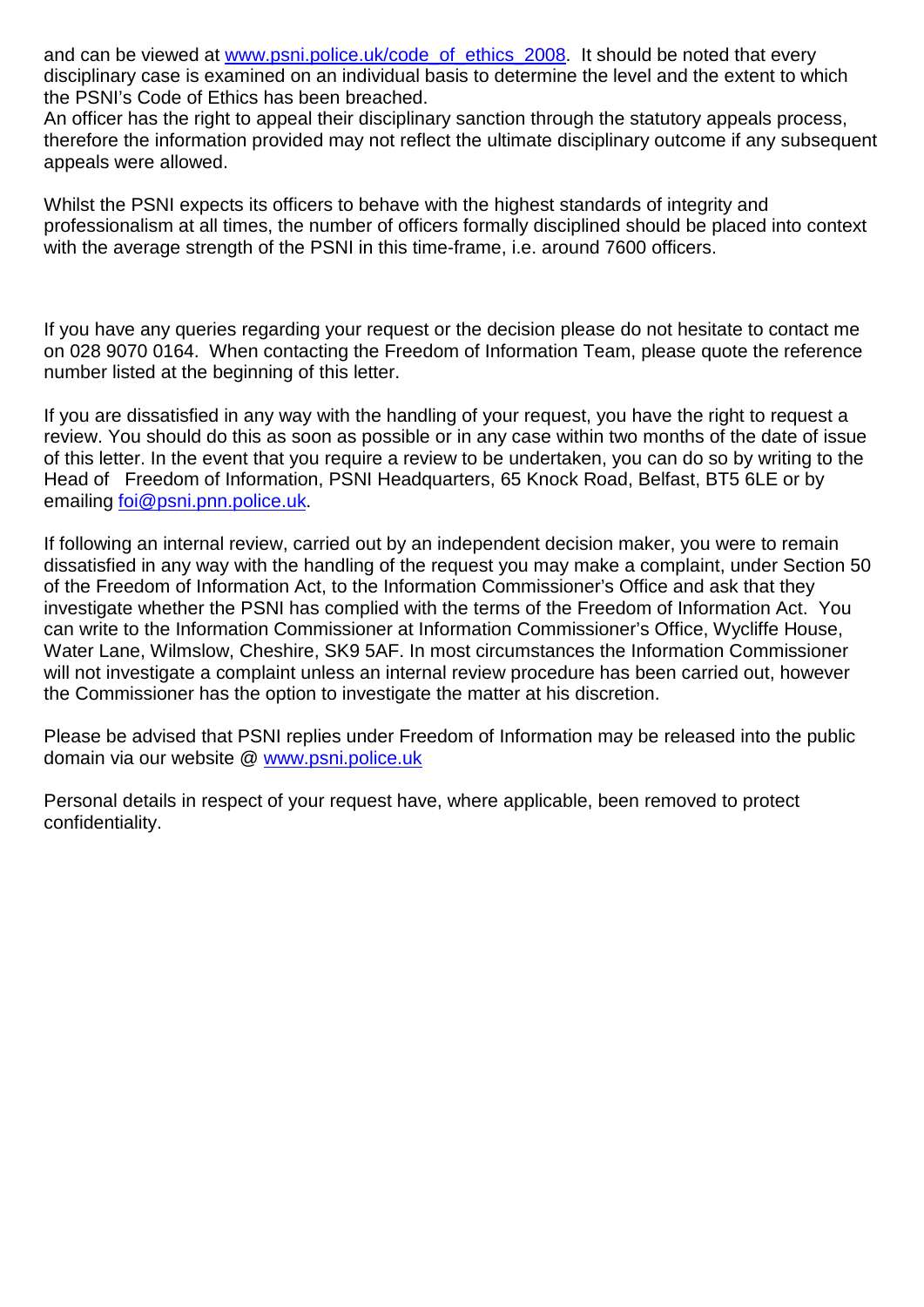## **2010**

| <b>Alleged offence</b>                   | The outcome of the Hearing |
|------------------------------------------|----------------------------|
| Motoring offence                         | Reduced in pay             |
| Failure to conduct a thorough police     | Reduced in pay             |
| investigation                            |                            |
| Received adult caution for aggravated    | Fined                      |
| assault                                  |                            |
| Motoring offences                        | Fined                      |
| Failure to complete/ progress            | Fined                      |
| investigations                           |                            |
| Contravention of non-molestation order   | Reprimand                  |
| Off-duty disorderly behaviour            | Reduced in pay             |
| Behaved in a drunken and disorderly      | Reduced in rank            |
| manner off-duty                          |                            |
| Failure to complete/progress             | Reduced in pay             |
| investigations                           |                            |
| Motoring offence                         | Reduced in pay             |
| Failure to conduct an objective fair and | Required to resign         |
| thorough investigation                   |                            |
| Inappropriate use of police information  | Reduced in pay             |
| Failure to supervise and ensure officer  | Reduced in pay             |
| carried out their professional duties    |                            |
| Committed acts of dishonesty to          | Required to resign         |
| supervisors                              |                            |
| Used police computer systems for non-    | Fined                      |
| police purposes                          |                            |
| Failure to complete/progress             | Reduced in pay             |
| investigations                           |                            |
| Allegation of theft                      | <b>Dismissed</b>           |
| Unfit for duty                           | Reduced in pay             |
| Adult Caution for common assault         | Fined                      |
| Disorderly behaviour off-duty            | Reduced in pay             |
| Disorderly behaviour off-duty            | Reduced in pay             |
| Failure to conduct a thorough and        | Reduced in pay             |
| prompt investigation                     |                            |
| Motoring offences                        | <b>Dismissed</b>           |
| Recorded inaccurate information on a     | Reduced in pay             |
| police statement                         |                            |
| Off-duty disorderly behaviour            | Reduced in pay             |
| Failure to conduct a thorough and        | Reduced in pay             |
| prompt investigation                     |                            |
| Allegation of misconduct in a Public     | Required to resign         |
| Office                                   |                            |
| Made false entries on police forms,      |                            |
| accessed police computer for non-police  | Required to resign         |
| purposes                                 |                            |
| <b>Total number of officers</b>          | 28                         |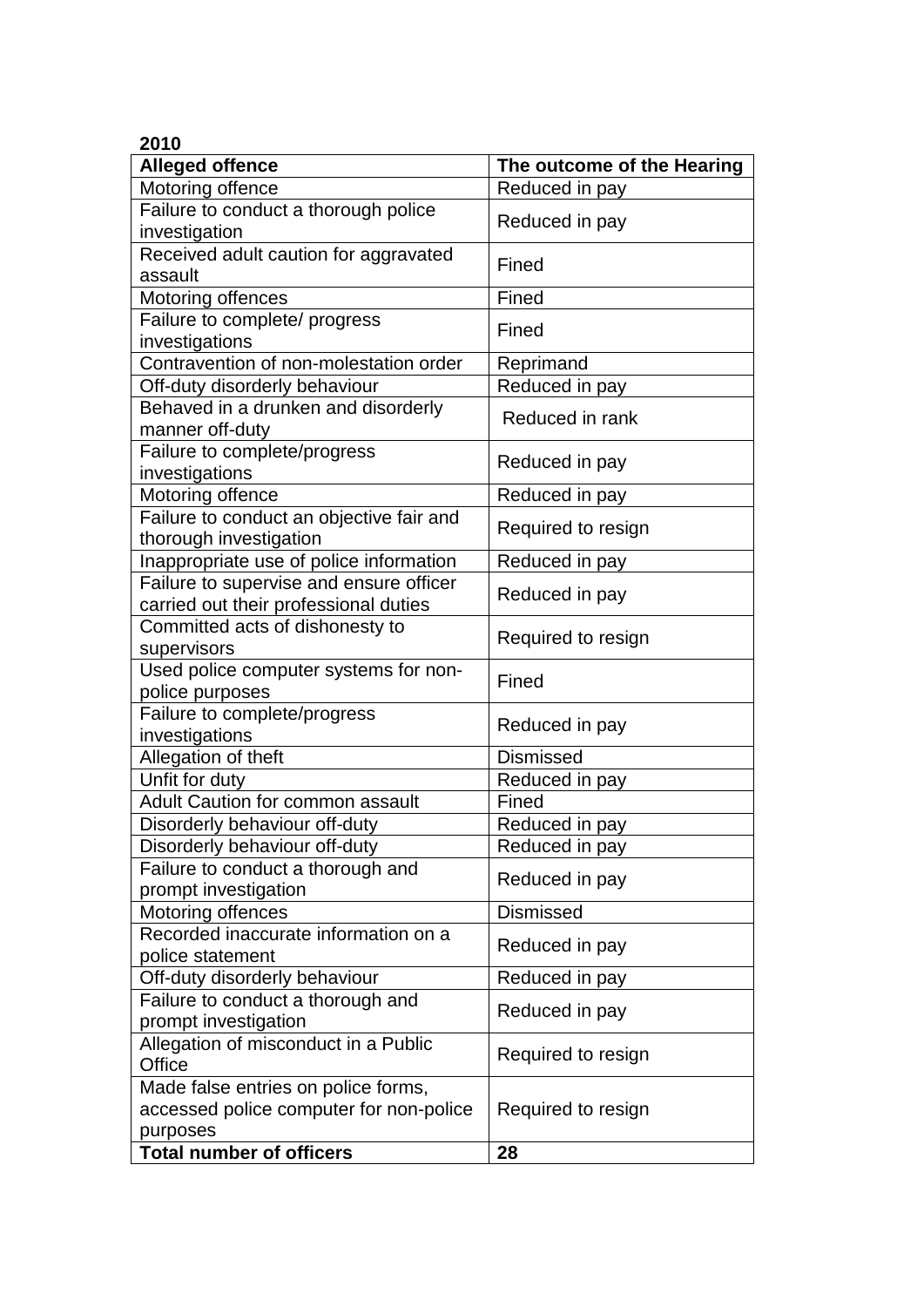| 2011                                                                                     |                            |
|------------------------------------------------------------------------------------------|----------------------------|
| <b>Alleged offence</b>                                                                   | The outcome of the Hearing |
| Inappropriate language/behaviour<br>towards colleagues                                   | Reduced in pay             |
| Inappropriate access of police systems                                                   | Reduced in pay             |
| Adult caution for improper use of public<br>electronic communications network            | Reduced in pay             |
| Alleged assault of colleague                                                             | Fined                      |
| Sent inappropriate text messages                                                         | Fined                      |
| Failure in investigations                                                                | Fined                      |
| Motoring offence                                                                         | Reduced in pay             |
| Inappropriate comments on social<br>networking site                                      | Fined                      |
| Allegation of sexual offence                                                             | Dismissed                  |
| Drunk in charge                                                                          | Required to resign         |
| <b>Breach of Data Protection Act</b>                                                     | Reduced in pay             |
| Failure in investigations                                                                | Reprimand                  |
| Drunk in Charge                                                                          | Required to resign         |
| Failure to support colleagues in the<br>execution of their duty                          | Reduced in pay             |
| Failure to support colleagues in the<br>execution of their duty                          | Reprimand                  |
| Drunken and disorderly behaviour off-<br>duty                                            | Reduced in pay             |
| Motoring Offence and inappropriate off-<br>duty behaviour                                | Required to resign         |
| Failure to comply with Service policy<br>governing contact with the media                | Reduced in pay             |
| Failure in investigations                                                                | Reduced in pay             |
| Failure to discharge duties appropriately                                                | Caution                    |
| Failure to act fairly and professionally in<br>their dealings with members of the public | Fined                      |
| Failure to secure police property                                                        | Reduced in rank            |
| Motoring offences                                                                        | Reprimand                  |
| Inappropriate use of police systems                                                      | Required to resign         |
| Unfit for duty                                                                           | Reduced in pay             |
| <b>Total number of officers</b>                                                          | 25                         |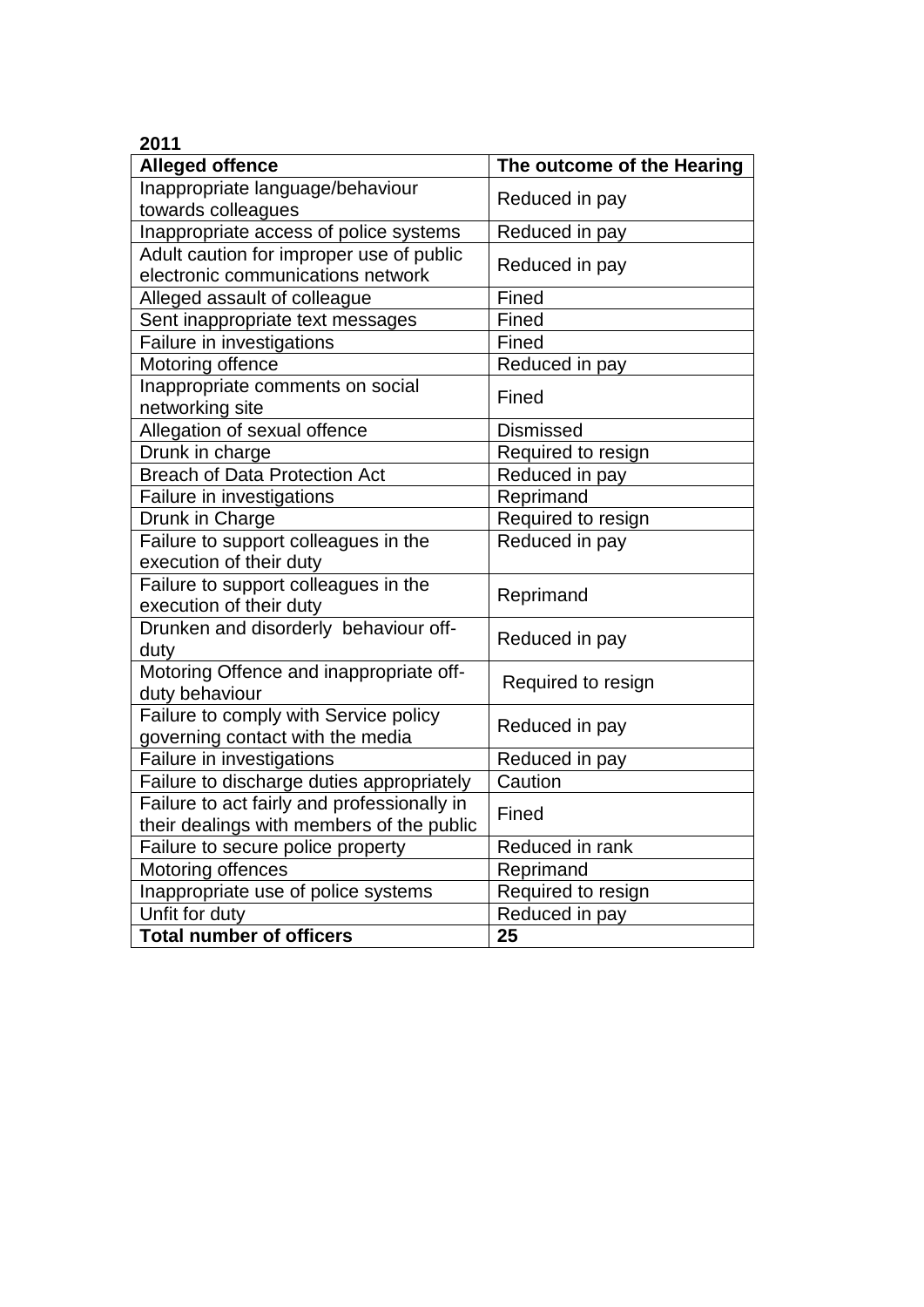| <b>Alleged offence</b>                                                                                                                                 | The outcome of the Hearing |
|--------------------------------------------------------------------------------------------------------------------------------------------------------|----------------------------|
| Failure to secure police property                                                                                                                      | Fined                      |
| Off-duty behaviour likely to bring<br>discredit to the PSNI                                                                                            | Reduced in pay             |
| Motoring offence                                                                                                                                       | Reduced in pay             |
| Motoring offence and failure to act with<br>integrity towards supervisors                                                                              | Required to resign         |
| Alleged sexual offence                                                                                                                                 | <b>Dismissed</b>           |
| Failure to conduct prompt and thorough<br>investigations                                                                                               | Reprimand                  |
| Failure to conduct prompt and thorough<br>investigations                                                                                               | Reduced in pay             |
| Involved in a fracas off- duty                                                                                                                         | Reprimand                  |
| Off-duty behaviour likely to cause breach<br>of the peace                                                                                              | Reprimand                  |
| Misfeasance in public office                                                                                                                           | Required to resign         |
| Harassment                                                                                                                                             | Reduced in pay             |
| Accessed police systems for non-police<br>purposes                                                                                                     | Reduced in pay             |
| Adult caution for criminal damage                                                                                                                      | Reduced in pay             |
| Motoring offence                                                                                                                                       | Fined                      |
| Failure to conduct prompt and thorough<br>investigations, failure to maintain<br>accurate police records                                               | Reduced in pay             |
| Accessed police systems for non-police<br>purposes                                                                                                     | Reduced in pay             |
| Failure to obey lawful order and adhere<br>to Service procedure                                                                                        | Reprimand                  |
| Adult Caution for Breach of Children and<br>Young Persons Act (NI) 1968                                                                                | Reprimand                  |
| Failure to maintain accurate police<br>records and to adhere to Service policy                                                                         | Reduced in pay             |
| Inappropriate handling of police property,<br>failure to conduct prompt and thorough<br>investigations, failure to maintain<br>accurate police records | Reduced in pay             |
| Drunk in charge of a firearm                                                                                                                           | <b>Dismissed</b>           |
| <b>Total number of officers</b>                                                                                                                        | 21                         |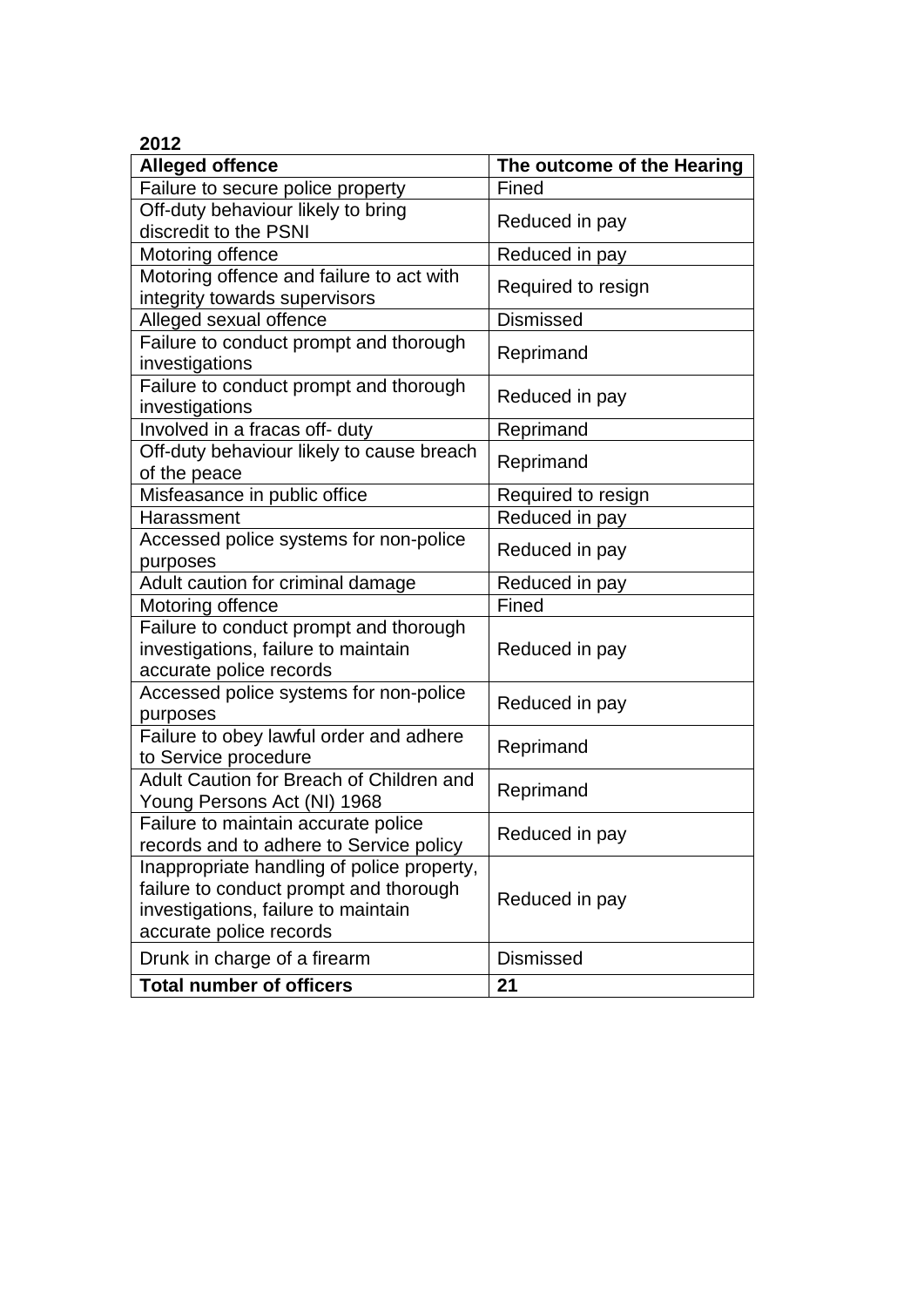| 2013                                                                                                               |                            |
|--------------------------------------------------------------------------------------------------------------------|----------------------------|
| <b>Alleged offence</b>                                                                                             | The outcome of the Hearing |
| failed to ensure that police property was<br>handled as required by Service policy                                 | Fined                      |
| <b>Motoring Offence</b>                                                                                            | Fined                      |
| Failure to conduct prompt and thorough<br>investigations                                                           | Fined                      |
| Failure to conduct prompt and thorough<br>investigations                                                           | Fined                      |
| <b>Common Assault</b>                                                                                              | Caution                    |
| <b>Motoring Offence</b>                                                                                            | Fined                      |
| Failure to conduct prompt and thorough<br>investigations                                                           | Reduced in Pay             |
| Made false entries on police forms                                                                                 | <b>Dismissed</b>           |
| Sent Inappropriate text messages                                                                                   | Reduced in pay             |
| Sent Inappropriate text messages                                                                                   | Reduced in Pay             |
| Sent Inappropriate text messages                                                                                   | Reduced in Pay             |
| Sent Inappropriate text messages                                                                                   | Reduced in Pay             |
| incorrect police records                                                                                           | <b>Fined</b>               |
| Inappropriate disclosure of police<br>information                                                                  | Caution                    |
| Inappropriate and discreditable off duty<br>conduct                                                                | Reduced in pay             |
| Failure to conduct prompt and thorough<br>investigations                                                           | Reduced in Pay             |
| Sent Inappropriate text messages                                                                                   | Reduced in Pay             |
| Sent Inappropriate text messages                                                                                   | Reduced in Pay             |
| Misconduct in Public Office                                                                                        | Reprimand                  |
| Failure to ensure completion of accurate<br>police records                                                         | Fined                      |
| Unfit for duty                                                                                                     | Fined                      |
| Motoring offence                                                                                                   | Reprimand                  |
| Theft                                                                                                              | <b>Required to Resign</b>  |
| failed to conduct an investigation in an<br>impartial manner                                                       | Reprimand                  |
| Failure to adhere to Service Procedure<br>regarding the dispatch of a call and<br>failure to update police records | Reduced in pay             |
| Inappropriate use of police systems                                                                                | Fined                      |
| Adult Caution for Disorderly behaviour                                                                             | Reduced in Pay             |
| Breach of the Data Protection Act                                                                                  | Reduced in Pay             |
| <b>Total number of officers</b>                                                                                    | 28                         |